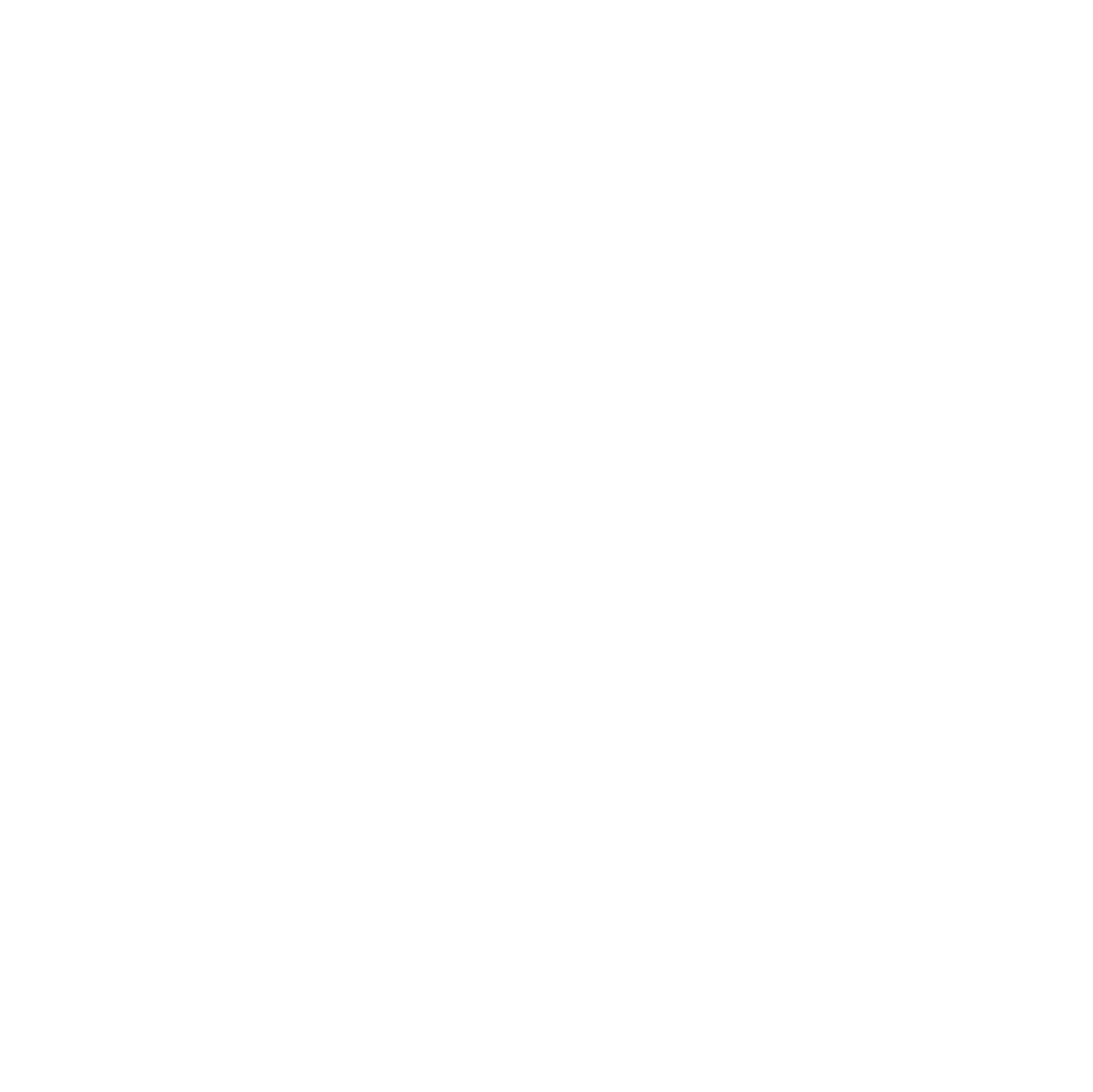**Fig. 1:** 

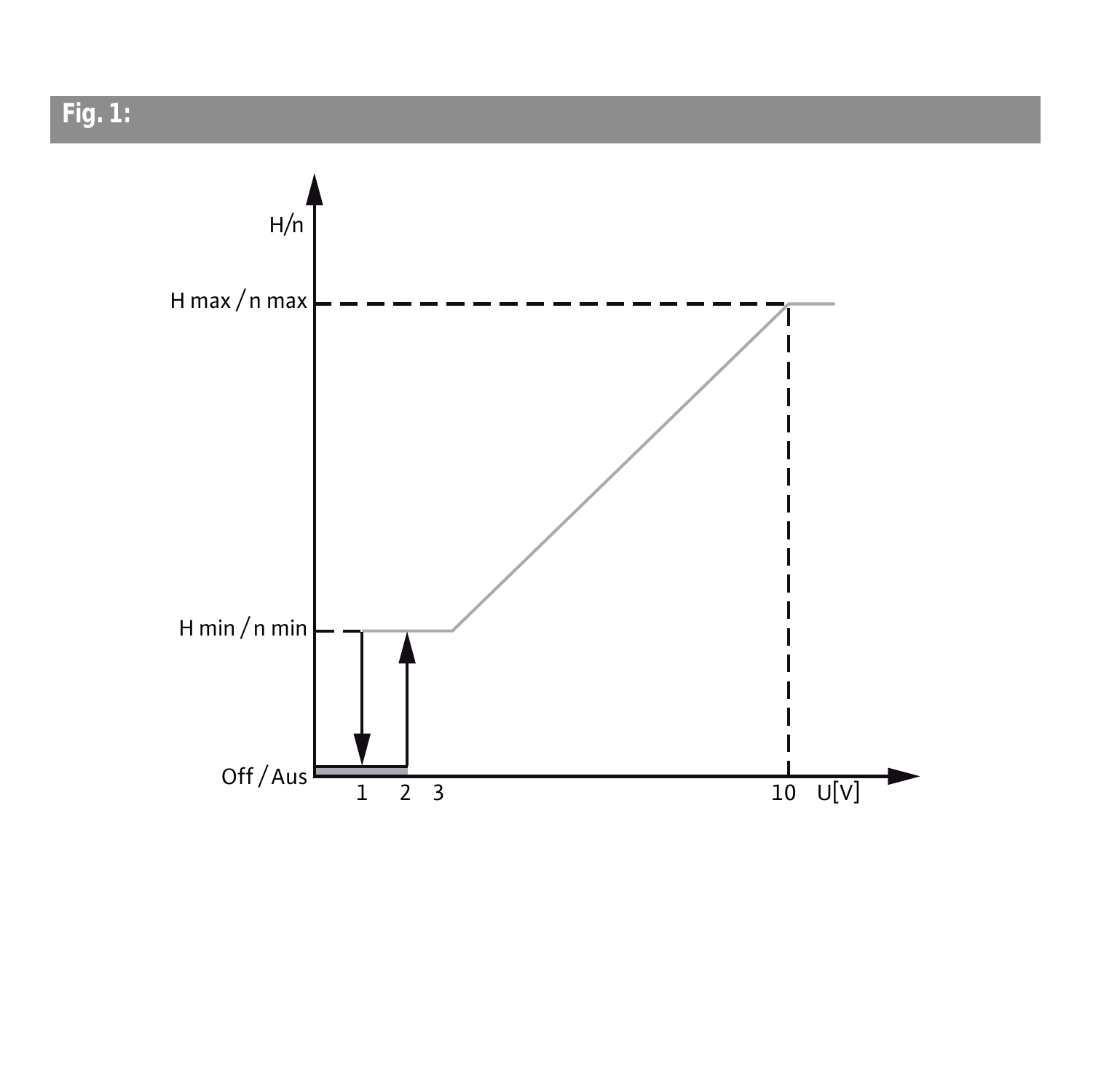

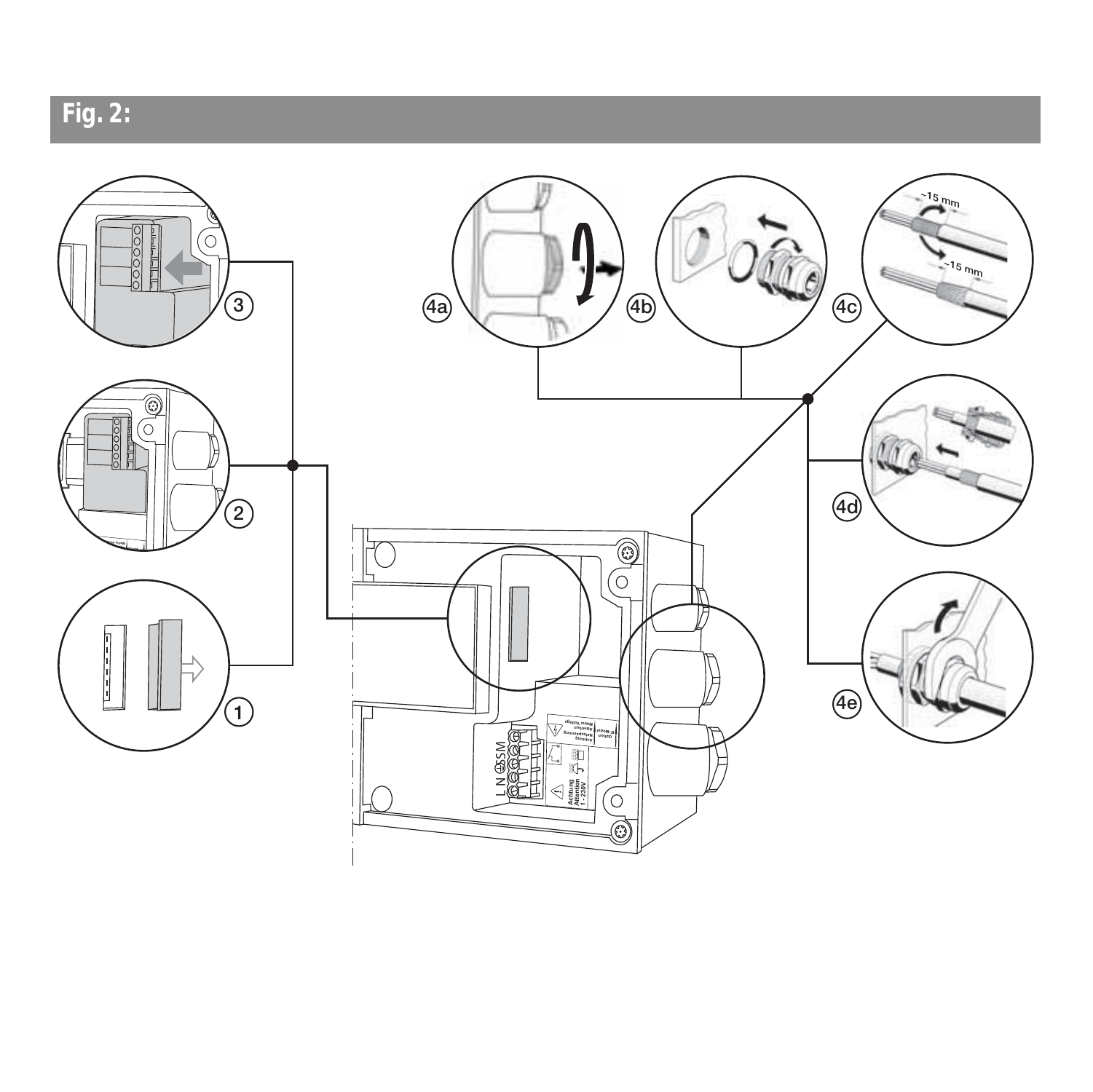# Installation and operating instructions **1 General**

### **1.1 About this document**

The language of the original operating instructions is German. All other languages of these instructions are translations of the original operating instructions.

These installation and operating instructions are an integral part of the product. They must be kept readily available at the place where the product is installed. Strict adherence to these instructions is a precondition for the proper use and correct operation of the product.

These installation and operating instructions correspond to the relevant version of the product and the underlying safety standards valid at the time of going to print.

### **2 Safety**

These operating instructions contain basic information which must be adhered to during installation and operation. For this reason, these operating instructions must, without fail, be read by the service technician and the responsible operator before installation and commissioning.

It is not only the general safety instructions listed under the main point "safety" that must be adhered to but also the special safety instructions with danger symbols included under the following main points.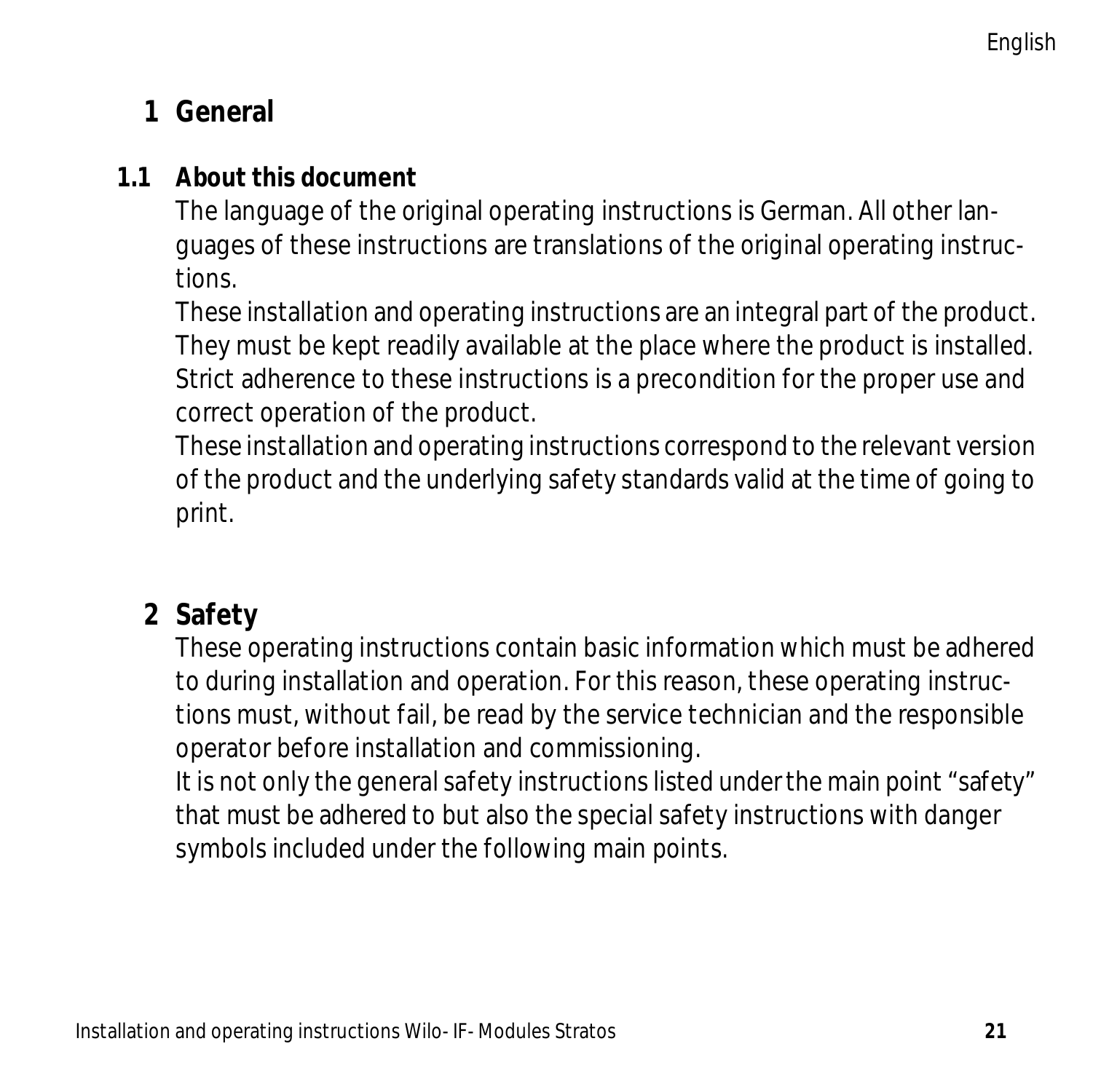#### English

**2.1 Indication of instructions in the operating instructions**

**Symbols: General danger symbol**



**Danger due to electrical voltage**

Note

**Signal words:**

**DANGER! Acutely dangerous situation. Non-observance results in death or the most serious of injuries.**

#### **WARNING!**

**The user can suffer (serious) injuries. 'Warning' implies that (serious) injury to persons is probable if this information is disregarded.**

### **CAUTION!**

**There is a risk of damage to the product/unit. 'Caution' implies that damage to the product is likely if this information is disregarded.**

NOTE: Useful information on handling the product. It draws attention to possible problems.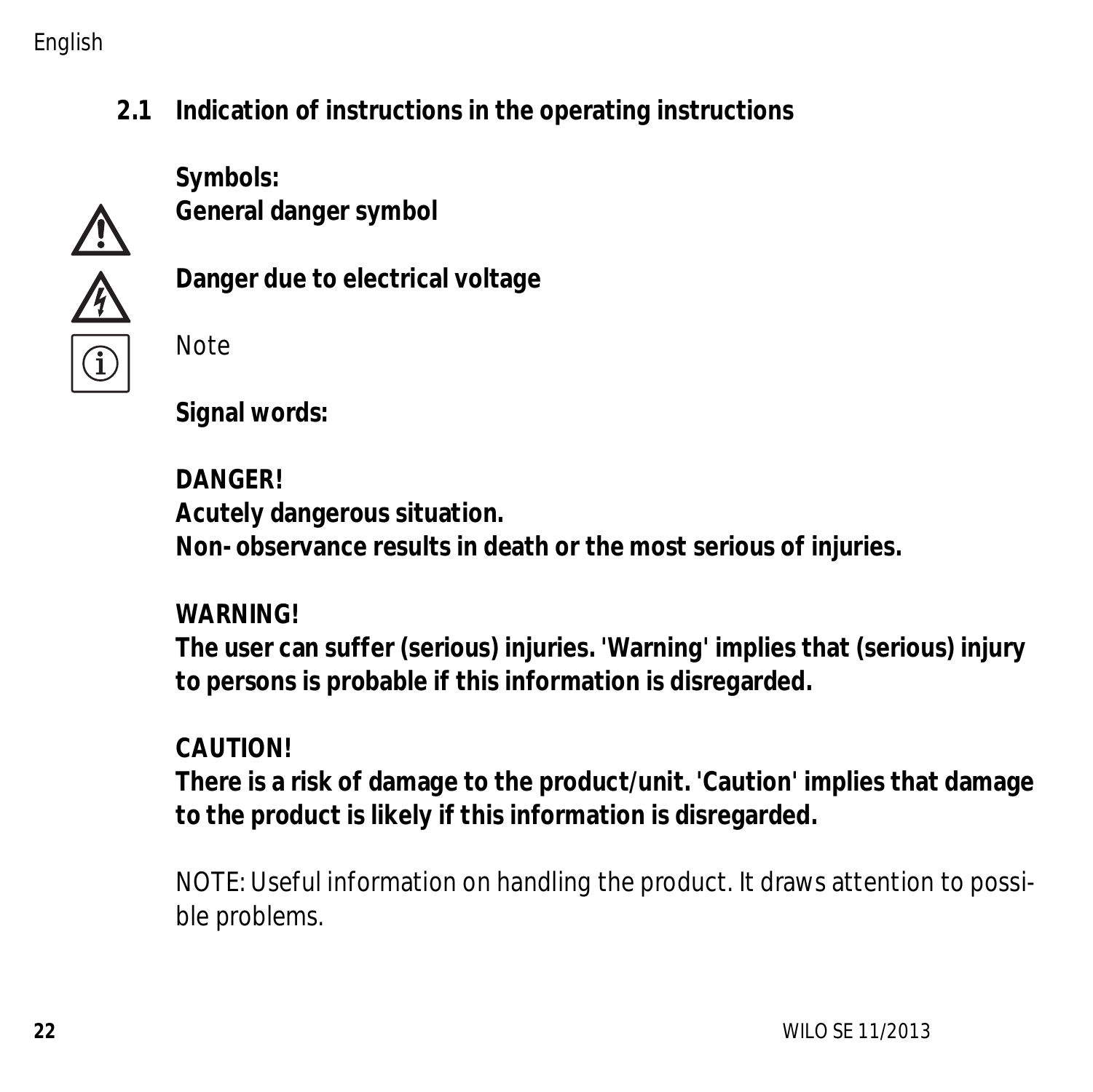### **2.2 Personnel qualifications**

The installation, maintenance and repair personnel must have the necessary qualifications for this work.

### **2.3 Danger in the event of non-observance of the safety instructions**

Non-observance of the safety instructions can result in risk of injury to persons and damage to product/unit. Non-observance of the safety instructions can result in the loss of any claims to damages.

In detail, non-observance can, for example, result in the following risks:

- Failure of important product/unit functions
- Failure of required maintenance and repair procedures
- Danger to persons from electrical, mechanical and bacteriological influences
- Property damage

### **2.4 Safety instructions for the operator**

The existing directives for accident prevention must be adhered to. Danger from electrical current must be eliminated. Local directives or general directives [e.g. IEC, VDE etc.] and those of local power supply companies must be adhered to.

This device is not intended to be operated by persons (including children) with impaired physical, sensory or mental capacities or lack of experience and/or lack of knowledge, except in cases where they are supervised by a person responsible for their safety or where they receive instructions from such a person as to how the device is to be operated.

Children must be kept under supervision in order to ensure that they do not play with the device.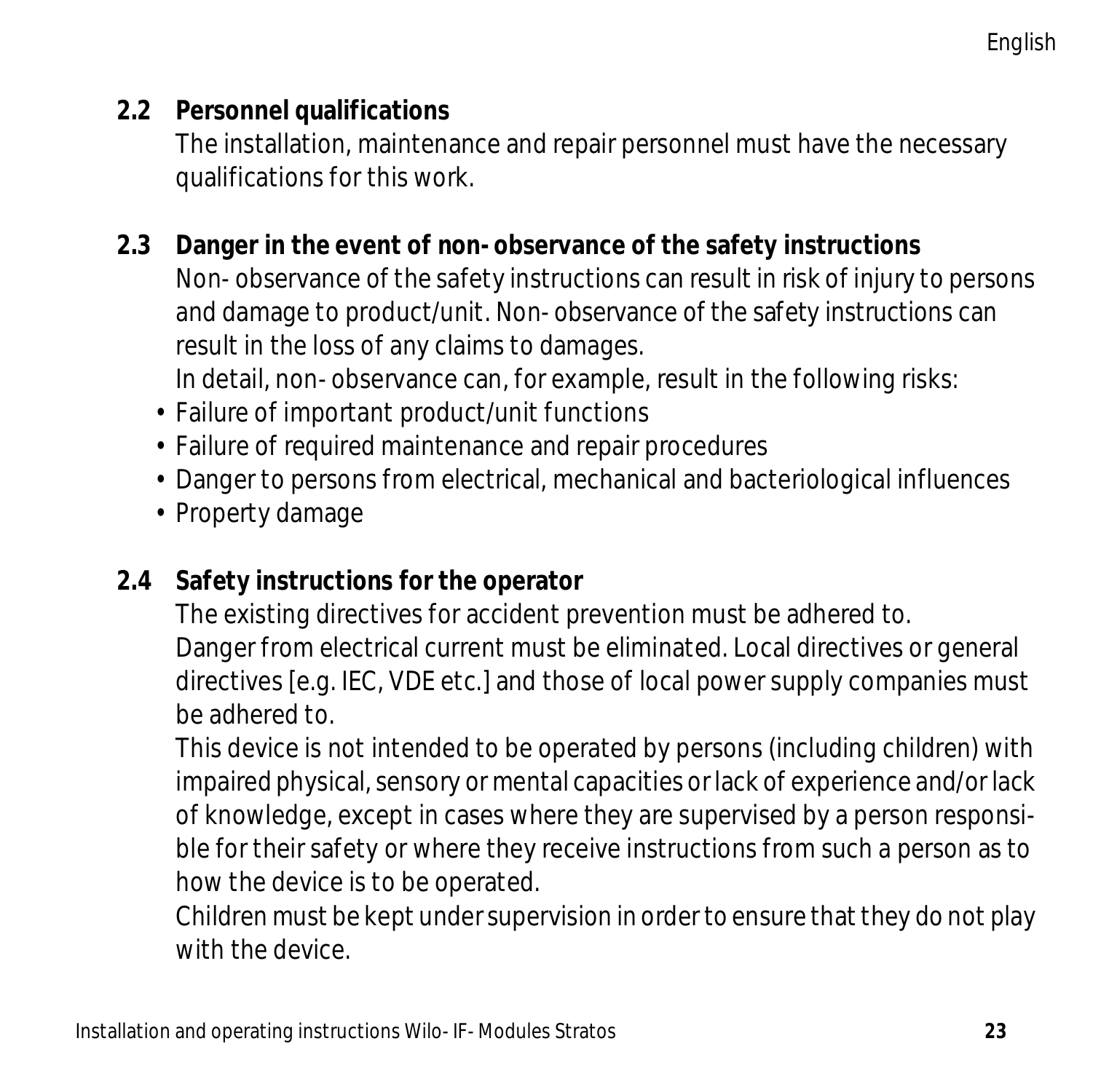English

#### **2.5 Safety instructions for inspection and installation work**

The operator must ensure that all inspection and installation work is carried out by authorised and qualified personnel, who are sufficiently informed from their own detailed study of the operating instructions.

Work on the product/unit should only be carried out when it has been brought to a standstill. It is mandatory that the procedure described in the installation and operating instructions for shutting down the product/unit be complied with.

#### **2.6 Unauthorised modification and manufacture of spare parts**

Modifications to the product are only permissible after consultation with the manufacturer. Original spare parts and accessories authorised by the manufacturer ensure safety. The use of other parts can nullify the liability from the results of their usage.

#### **2.7 Improper use**

The operating reliability of the supplied product is only guaranteed if the product is used as intended in accordance with Section [4](#page-9-0) of the operating instructions. The limit values must on no account fall under or exceed those specified in the catalogue/data sheet.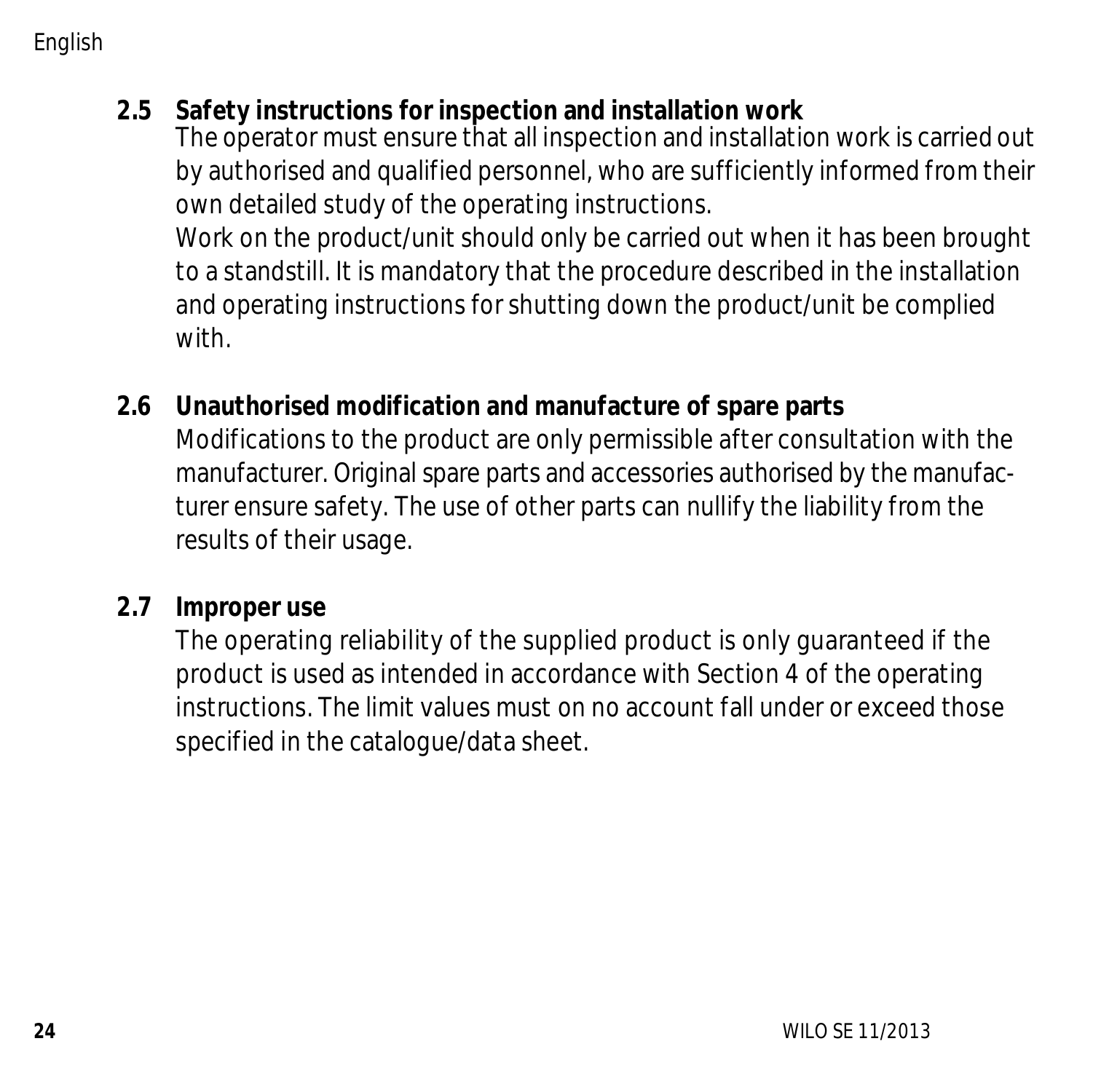# **3 Transport and interim storage**

Immediately check the IF-Module for any transit damage on arrival. If damage is found, the necessary procedure involving the forwarding agent must be taken within the specified period.



**CAUTION! Danger of damage to the IF-module!**

**Danger of damage due to incorrect handling during transportation and storage.**

**The unit must be protected from moisture, frost and mechanical damage during transport and interim storage.**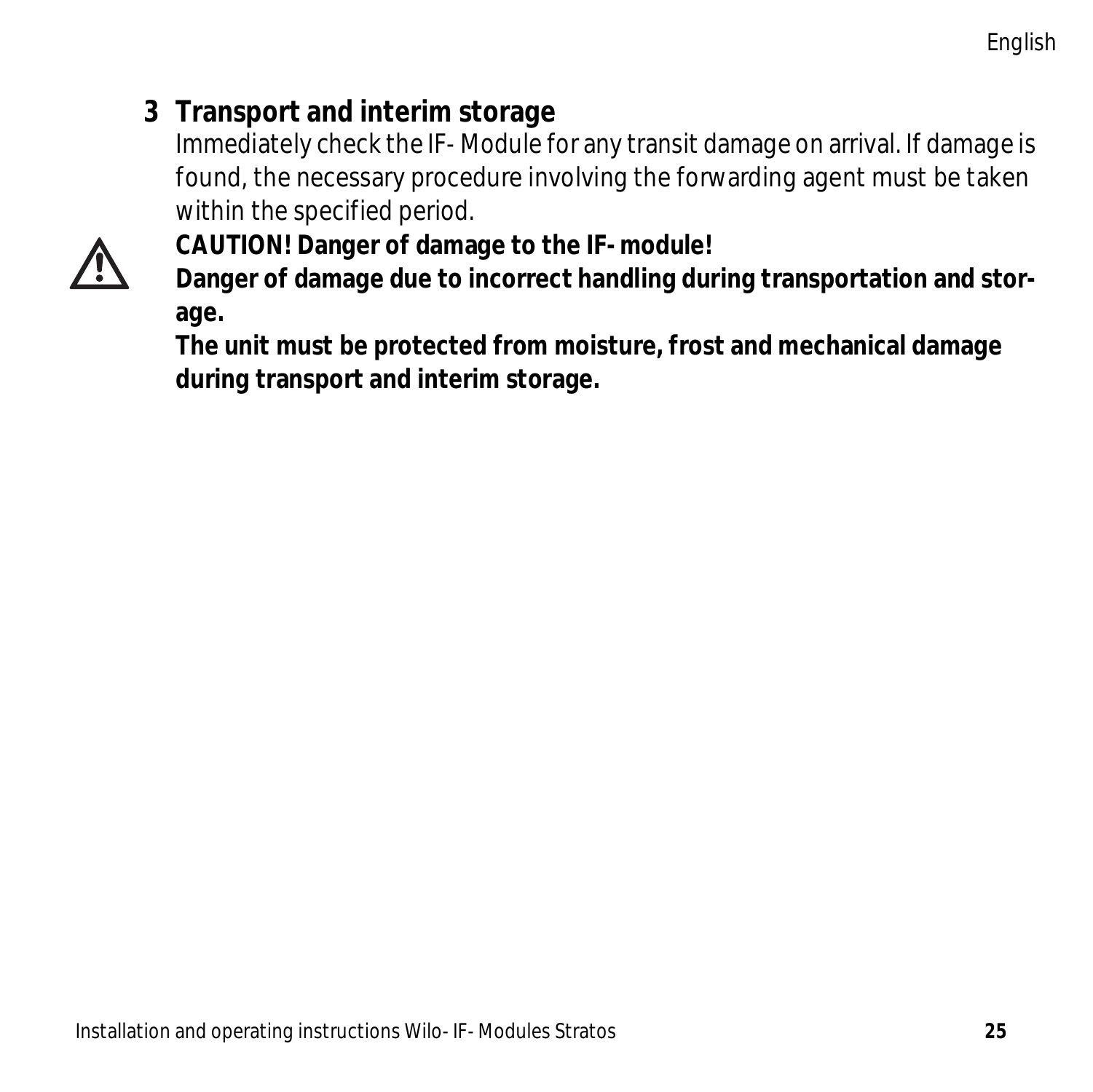### <span id="page-9-0"></span>**4 Intended use**

The Stratos IF-Modules are designed for external control and operating status signalling of pumps in the Wilo-Stratos series.

The IF-Modules are not designed for proper safe deactivation of the pump.



**DANGER! Risk of injury and material damage! Using the control inputs for safety functions can lead to serious damage and injury.**

## **5 Product information**

**5.1 Type key** Example: IF-Module Stratos SBM

| <b>Stratos IF-Module</b> |                                                                                                                                                                                                                             |
|--------------------------|-----------------------------------------------------------------------------------------------------------------------------------------------------------------------------------------------------------------------------|
| IF-Module                | $=$ Interface module                                                                                                                                                                                                        |
| <b>Stratos</b>           | $=$ Suitable for these series                                                                                                                                                                                               |
| <b>SBM</b>               | Model/function identifier:<br>Ext. Off = external off<br>Ext. Min = external minimum operation<br>SBM = collective run signal<br>Ext. Aus/SBM = external off and collective run signal<br>$DP = double pump interface only$ |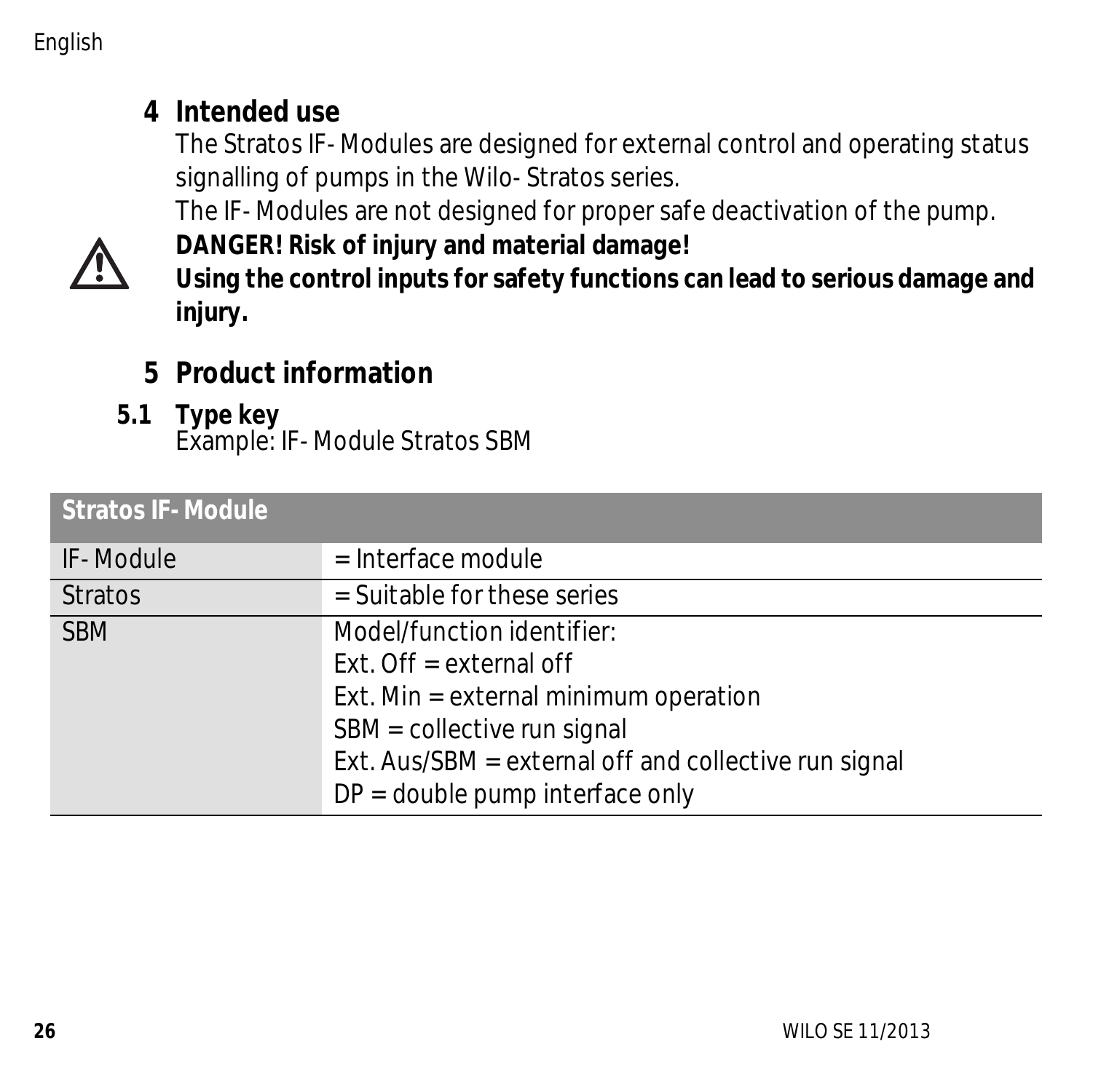# **5.2 Technical data**

| General data              |                                                   |
|---------------------------|---------------------------------------------------|
| Terminal cross-section    | 1.5 mm <sup>2</sup> finely stranded               |
| Safety in accordance with | Up to mains voltage 230 V, configuration TN or TT |
| EN 60950                  |                                                   |
| Contact input             |                                                   |
| Version                   | SELV, isolated                                    |
| Earth reference           | Shared with control input 0-10 V                  |
| Off-load voltage          | Max. 10 V                                         |
| Loop current              | Approx. 10 mA                                     |
| Contact output            |                                                   |
| Version                   | Potential-free                                    |
| Load rating               | 30 V AC/60 V DC: 1 A AC1/DC1                      |
| Min. load                 | 12 V DC, 10 mA                                    |
| Control input 0-10 V      |                                                   |
| Version                   | SELV, isolated                                    |
| Earth reference           | Shared with contact input                         |
| Voltage range             | $0 - 10V$                                         |
| Input resistance          | $>100 \text{ k}\Omega$                            |
| Accuracy                  | 5 % absolute                                      |
| Dielectric strength       | 24 V DC                                           |
|                           |                                                   |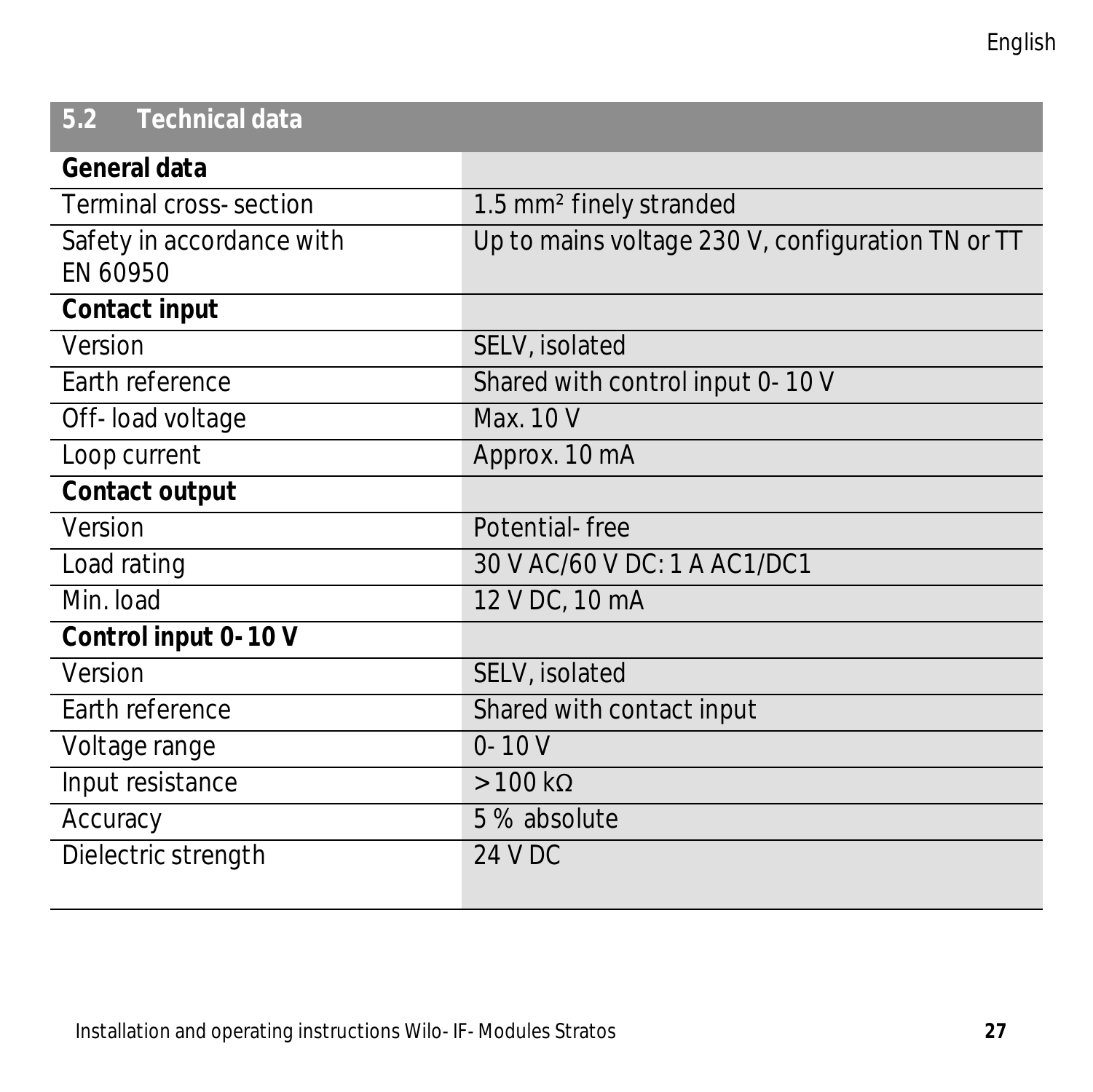#### English

| Technical data<br>5.2      |                                                                                      |  |  |
|----------------------------|--------------------------------------------------------------------------------------|--|--|
| Double pump interface (DP) |                                                                                      |  |  |
| Interface                  | Wilo-specific, sustained short circuit protection,<br>cannot be twisted out of place |  |  |
| Voltage                    | Max. 10 Vss                                                                          |  |  |
| Frequency                  | Approx. 150 kHz                                                                      |  |  |
| Cable length               | Max.3m                                                                               |  |  |

#### **5.3 Scope of delivery**

- IF-Module
- Metal EMC cable gland Pg 9 (Pg 9 and Pg 7 in case of DP model)
- Installation and operating instructions
- Connecting cable for double pump interface
	- 2x2x0.22 mm² twisted and shielded pair (DP model)
	- 2x0.5 mm² light plastic-sheathed cable, 670 mm long (other models)

# **6 Description and function**

### **6.1 Description of the IF-Modules**

The Stratos IF-Modules expand the pump to include additional inputs and outputs and provide the connections for the double pump interface. The DP model plays a special role: it is used for through-connection of a BUS line for communication and provides the connections for the double pump interface.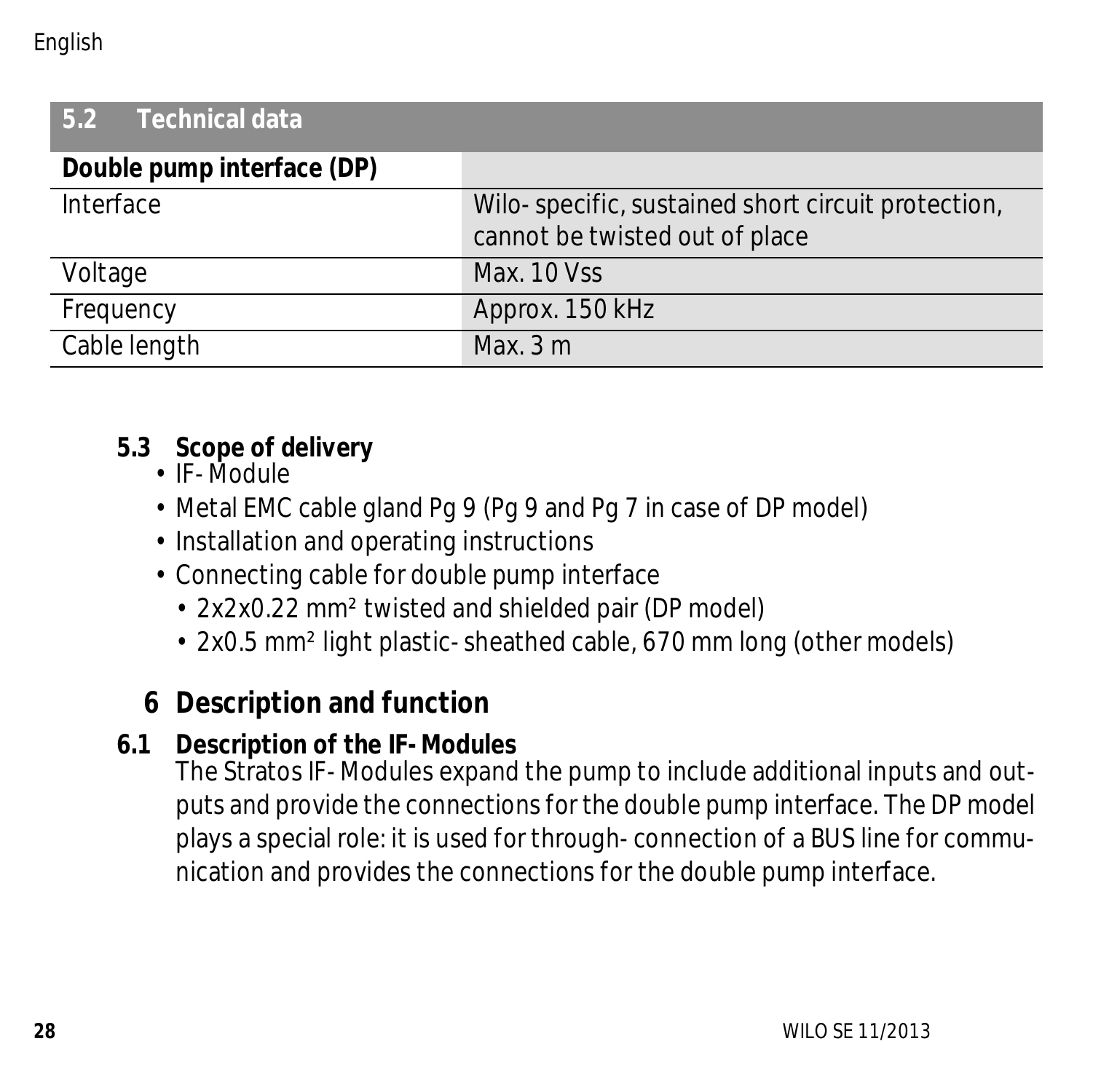### **6.2 Function**

| <b>Function/ Stratos IF-Module</b>                                            | Ext. Off | Ext. Min | <b>SBM</b> | Ext. Off/<br>SBM |  |
|-------------------------------------------------------------------------------|----------|----------|------------|------------------|--|
| Collective run signal output (SBM) as<br>a potential-free NO contact          |          |          |            |                  |  |
| Input for potential-free NC contact with the<br>function Ext. Min             |          |          |            |                  |  |
| Input for potential-free NC contact with the<br>function Ext. Off             |          |          |            |                  |  |
| Control input 0-10 V<br>Remote setpoint adjustment<br>Remote speed adjustment |          |          |            |                  |  |
| DP interface for dual pump management                                         |          |          |            |                  |  |

**Ext. Off:** Input for potential-free NC contact.

- Contact closed: pump operates under auto control.
- Contact open: pump off.

**Ext. Min:** Input for potential-free NC contact.

- Contact closed: pump operates under auto control.
- Contact open: pump operates at a fixed minimum speed.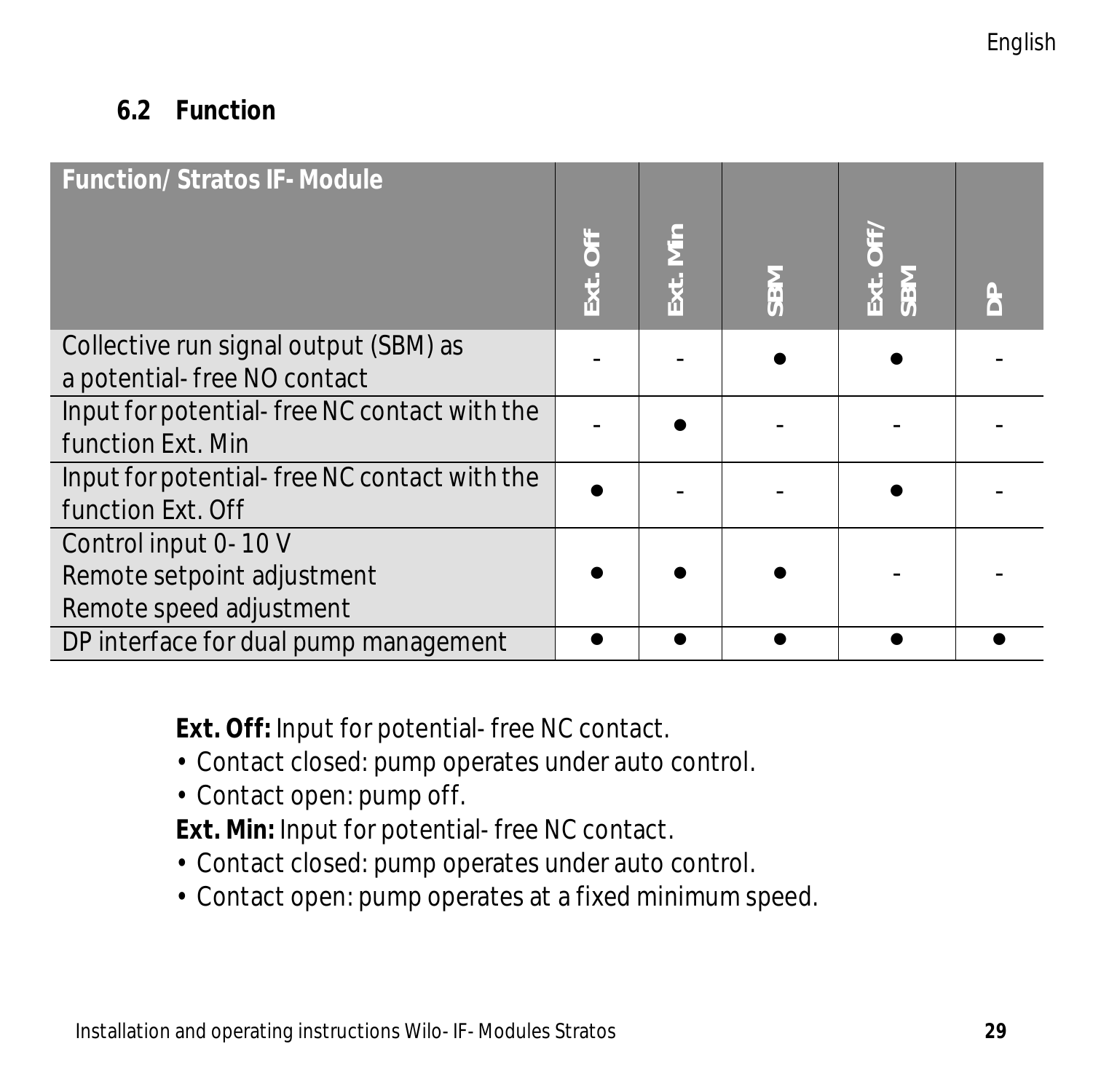**SBM:** Output as potential-free NO contact.

- Contact closed: pump operates in the specified operating mode.
- Contact open: pump off.
- **0-10 V:** Control input.
- Remote setpoint adjustment: differential pressure control is active on the pump. The setpoint for differential pressure is given by the analogue voltage 0-10 V (Fig. 1).
- Remote speed adjustment: differential pressure control is de-activated on the pump. The pump operates as an actuator with a constant speed, which is given by the voltage 0-10 V (Fig. 1).

**DP:** Interface between two pumps acting together as a double pump. The roles of the two pumps (master/slave) and the operating mode (main/standby or parallel operation) can be set.

**7 Installation and electrical connection Installation and electrical connection must be carried out in accordance with local regulations and only by qualified personnel.**

**Warning! Risk of personal injury!**



**The existing directives for accident prevention must be adhered to.**

**Warning! Risk of fatal electrical shock!**

**Danger from electrical current must be eliminated. Local directives or general directives [e.g. IEC, VDE etc.] and those of local power supply companies must be adhered to.**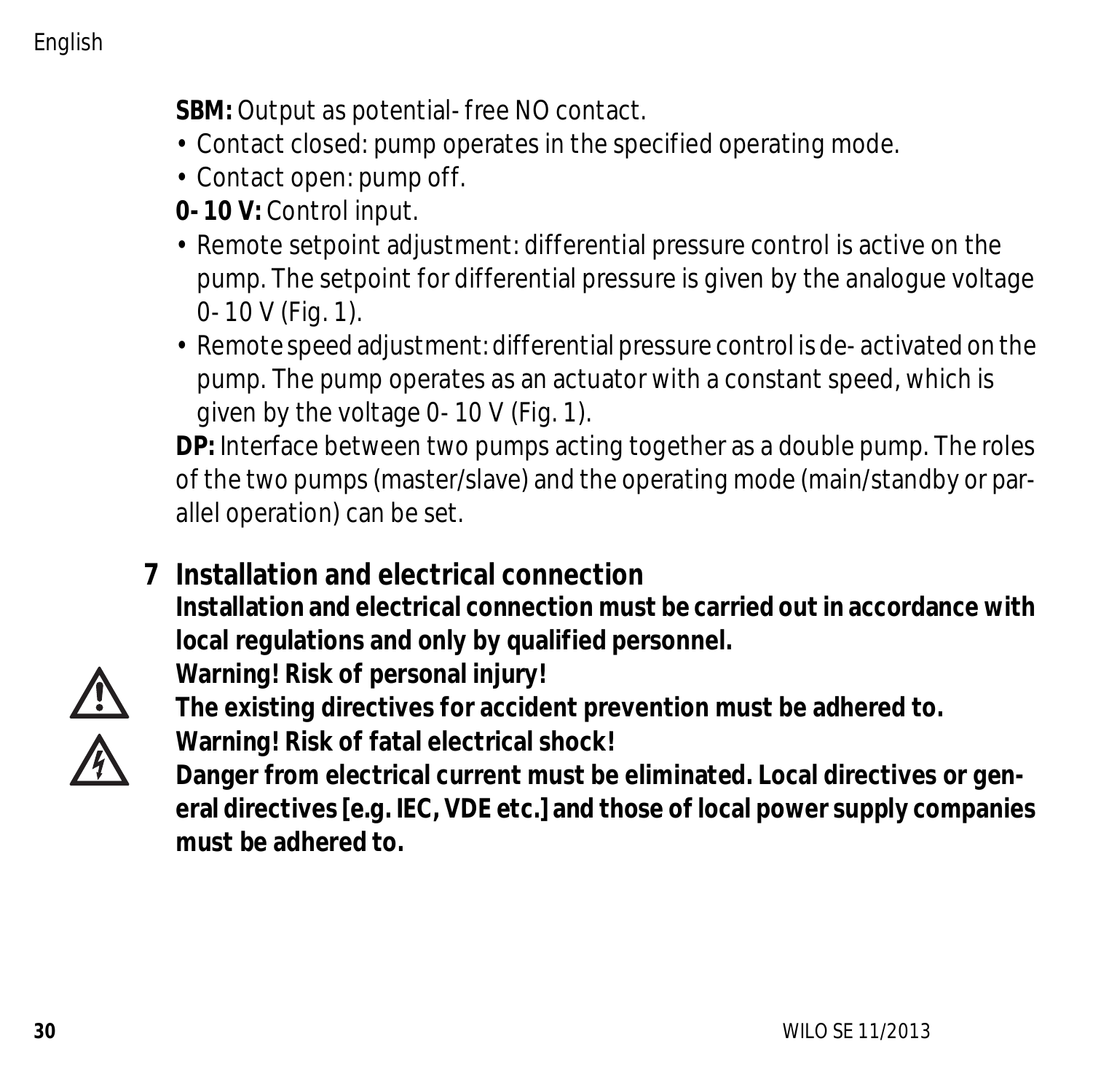### **7.1 Installation**

To ensure immunity in industrial environments (EN 61000-6-2) the data and control cables must be shielded cables and must be used with an EMC-compliant cable gland (included with the module).



**The pump should be electrically isolated and secured against unauthorised switch-on before beginning installation of the IF-Module.**

Installation steps in accordance with Fig. 2:

• Remove the lid of the pump's terminal box

**WARNING! Danger of electric shock!**

- Remove the cover (1)
- Install the IF-Module in the pump's terminal box (2)
- Push the connection plug in all the way (3)
- Remove the existing Pg 9 screwed connections (4a)
- Install the accompanying metal EMC cable glands (4b)
- Strip and prepare the shield and the core wires (4c)
- Insert the cable (4d)
- Screw the cable gland into place (4e) Electrical connection follows (see section below).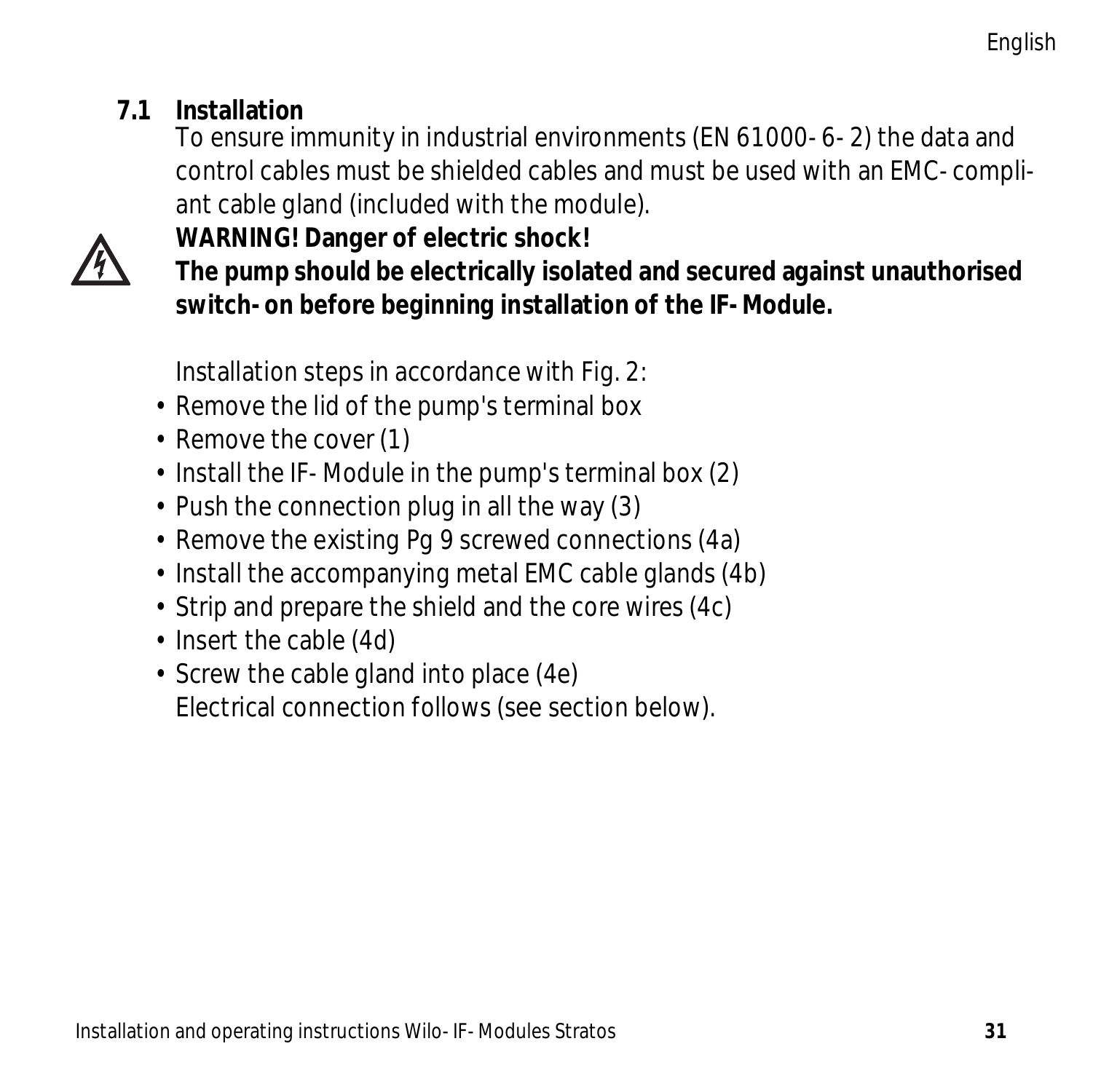### **7.2 IF-Module Stratos DP**

Installation steps in accordance with Fig. 2:

- Remove the lid of the pump's terminal box
- Remove the cover (1)
- Install the IF-Module in the pump's terminal box (2)
- Push the connection plug in all the way (3)
- Remove the existing Pg 7 / Pg 9 screwed connections (4a)
- Install the accompanying metal Pg 7 and Pg 9 EMC cable glands (4b)
- Strip and prepare the shield and the core wires of the accompanying cable 2x2x0.22 mm², shielded pair (4c)
- Insert the cable (4d)
- Screw the cable gland into place (4e) Electrical connection follows (see section below).
- **7.3 Electrical connection WARNING! Danger of electric shock!**
	- **Electrical connection must be carried out by an electrician authorised by the local electricity supply company and in accordance with the applicable local regulations [e.g. VDE regulations].**
	- Carry out installation as described in the previous section
	- Carry out electrical installation of the pump as specified in the relevant installation and operating instructions
	- Check the technical specifications of the electric circuits being connected to ensure they are compatible with the electrical specifications of the IF-Module Terminal numbering as shown in Fig. 2, Pos. (3) from bottom to top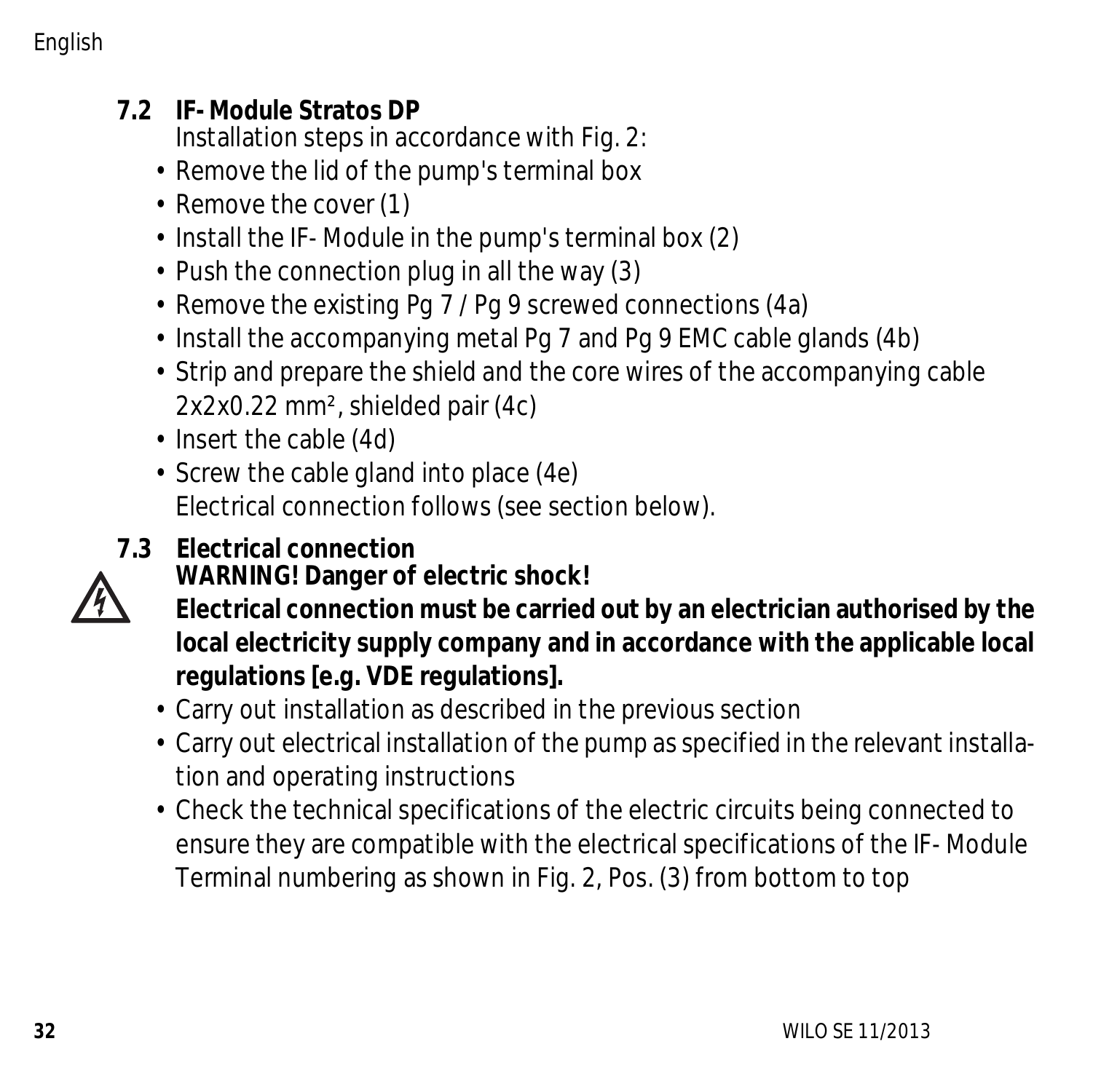#### **7.3.1 IF-Module Stratos Ext. Off**

| ' Terminal No.   Terminal |                  |
|---------------------------|------------------|
|                           | Ext. Off         |
| $\overline{2}$            | Ext. Off         |
| $\overline{3}$            | $0 - 10V$        |
|                           | GND (for 0-10 V) |
| 5                         | DÞ               |
|                           |                  |

- Check that the Ext. Off wires are free of interference voltage
- Connect the Ext. Off wires to external devices
- Connect the 0-10 V wires (make sure polarity is correct)

### **7.3.2 IF-Module Stratos Ext. Min**

| Terminal No. Terminal |                  |
|-----------------------|------------------|
|                       | Fxt. Min         |
| $\overline{2}$        | Fxt. Min         |
| $\frac{1}{3}$         | $0 - 10V$        |
|                       | GND (for 0-10 V) |
| 5                     | DΡ               |
|                       |                  |

• Check that the Ext. Min wires are free of interference voltage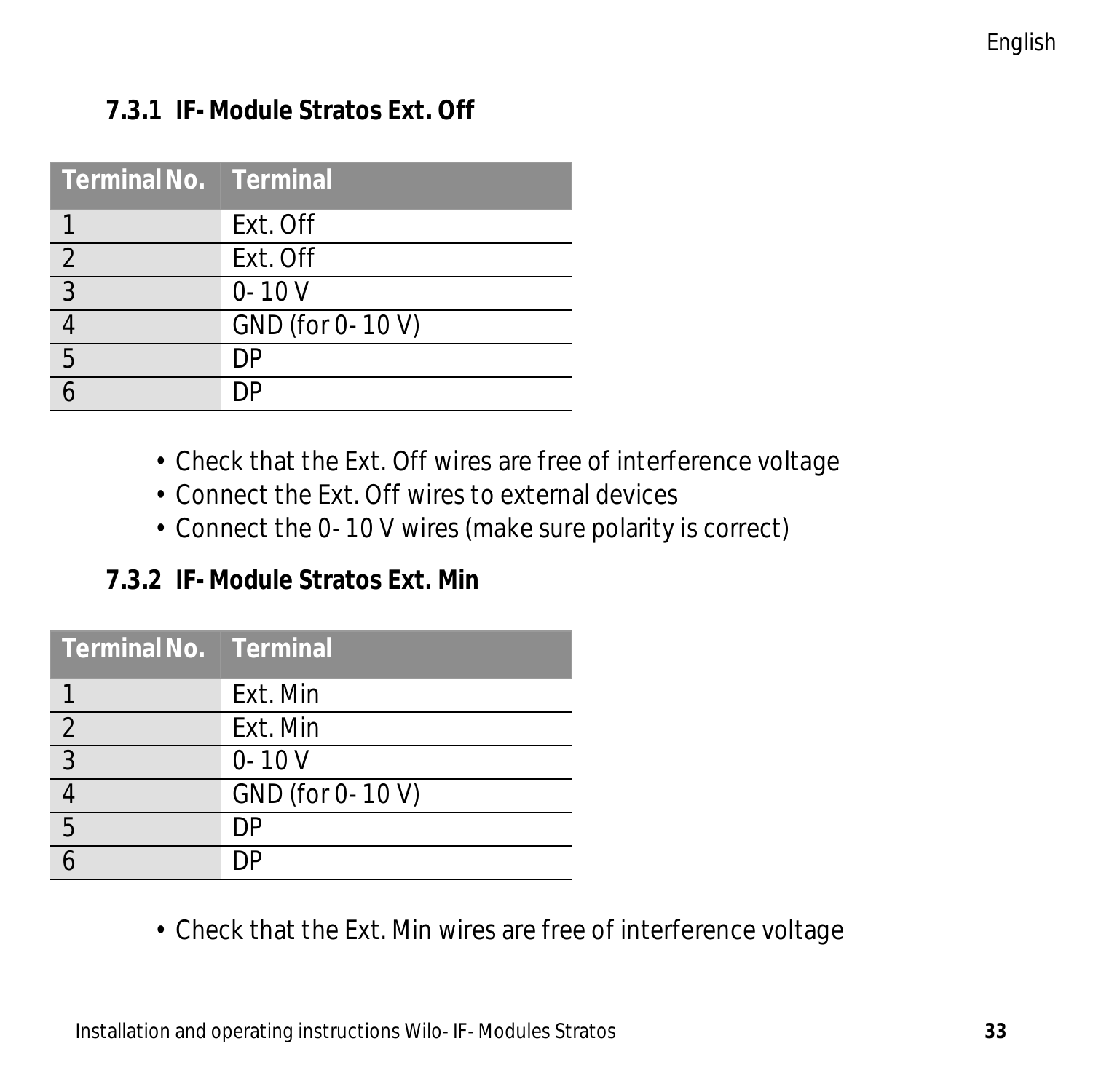English

- Connect the Ext. Min wires to external devices
- Connect the wires to 0-10 V (make sure polarity is correct)

#### **7.3.3 IF-Module SBM**

| Terminal No.   Terminal |                  |
|-------------------------|------------------|
|                         | <b>SBM</b>       |
| $\overline{2}$          | <b>SBM</b>       |
| $\overline{3}$          | $0 - 10V$        |
|                         | GND (for 0-10 V) |
| 5                       | DΡ               |
|                         |                  |

- Connect the SBM wires to external devices
- Connect the wires to 0-10 V (make sure polarity is correct)

#### **7.3.4 IF-Module Stratos Ext. Off/SBM**

| Terminal No. Terminal |            |
|-----------------------|------------|
|                       | Ext. Off   |
| $\overline{2}$        | Ext. Off   |
| $\overline{3}$        | <b>SBM</b> |
|                       | <b>SBM</b> |
| 5                     | DΡ         |
|                       |            |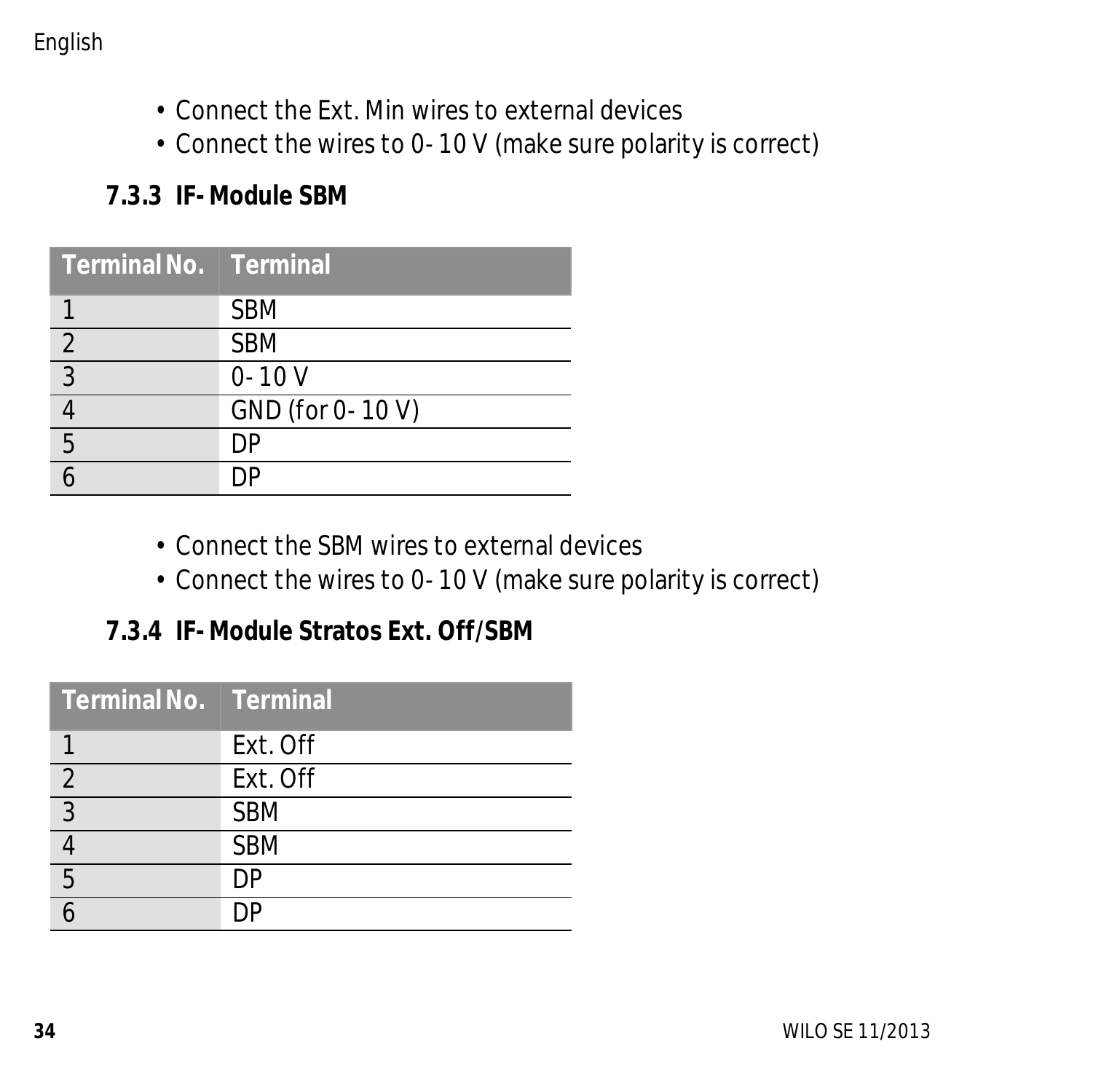- Check that the Ext. Off wires are free of interference voltage
- Connect the Ext. Off and SBM wires to external devices

### **7.3.5 IF-Module Stratos DP**

| Terminal No.   Terminal |                     | Wire       |
|-------------------------|---------------------|------------|
|                         | BUS (joined with 3) |            |
| $\mathcal{D}$           | BUS (joined with 4) |            |
| 3                       | BUS (joined with 1) | White (WH) |
|                         | BUS (joined with 2) | Blue (BU)  |
| 5                       | DΡ                  | Red (RD)   |
|                         | DΡ                  | Black (BK) |

- Connect the wires as shown in the table
- Connect the wires in the same order for the partner pump
- The BUS lines are connected in the partner pump, on terminals 1 and 2 (make sure polarity is correct)

### **7.4 Final work (all modules)**

- Connect the DP wires to the partner pump (double pump only)
- Check the terminal box seal for any visible damage
- Close the terminal box lid with the screws provided so that the seal is tight all around
- Carry out commissioning / functional test in accordance with the following main section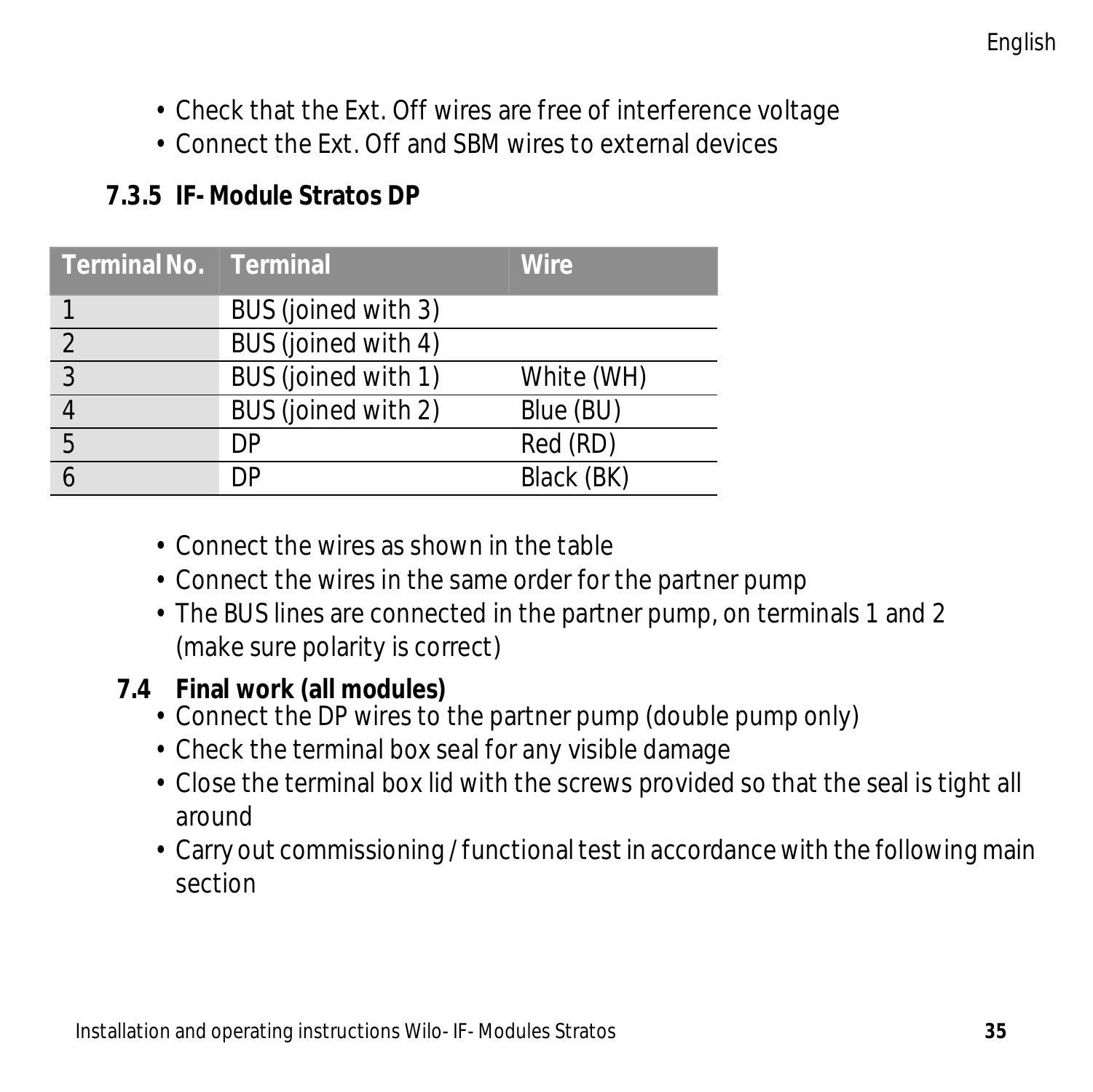## **8 Commissioning / functional test**

The following sections describe testing the functioning of the inputs/outputs. It is recommended to test together with the connected system. The pump's installation and operating instructions are needed for some settings.

### **8.1 Ext. Off input**

- Contact via Ext. Off terminals is closed
- Switch on the pump via the menu: symbol for "On" appears
- Contact via Ext. Off terminals is opened: pump switches off, symbol disappears

### **8.2 Ext. Min input**

- Contact via Ext. Min terminals is closed
- Switch on the pump via the menu: symbol  $\epsilon$  appears, symbol  $\epsilon$  indicating setback operation is not visible (may need to increase setpoint/speed via menu or de-activate the "Auto Night" function)
- Contact via Ext. Min terminals is opened: symbol  $\bigcap$  appears "Pump is at min. speed"

### **8.3 0-10 V input**

- $\cdot$  Pump in "Manual control mode", symbol  $10V$  visible
- Input voltage to 10 V: pump runs; the displayed speed is the maximum speed
- Input voltage to 2 V: pump runs; the displayed speed is the minimum speed
- Input voltage < 1 V: pump does not run
- Input voltage to 2 V: pump runs; the displayed speed is the minimum speed

### **8.4 SBM output**

- Contact via Ext. Off terminals is closed (if installed)
- Switch on the pump via the menu: symbol  $\mathbb{L}$   $\mathbb{F}$  appears
- SBM contact is closed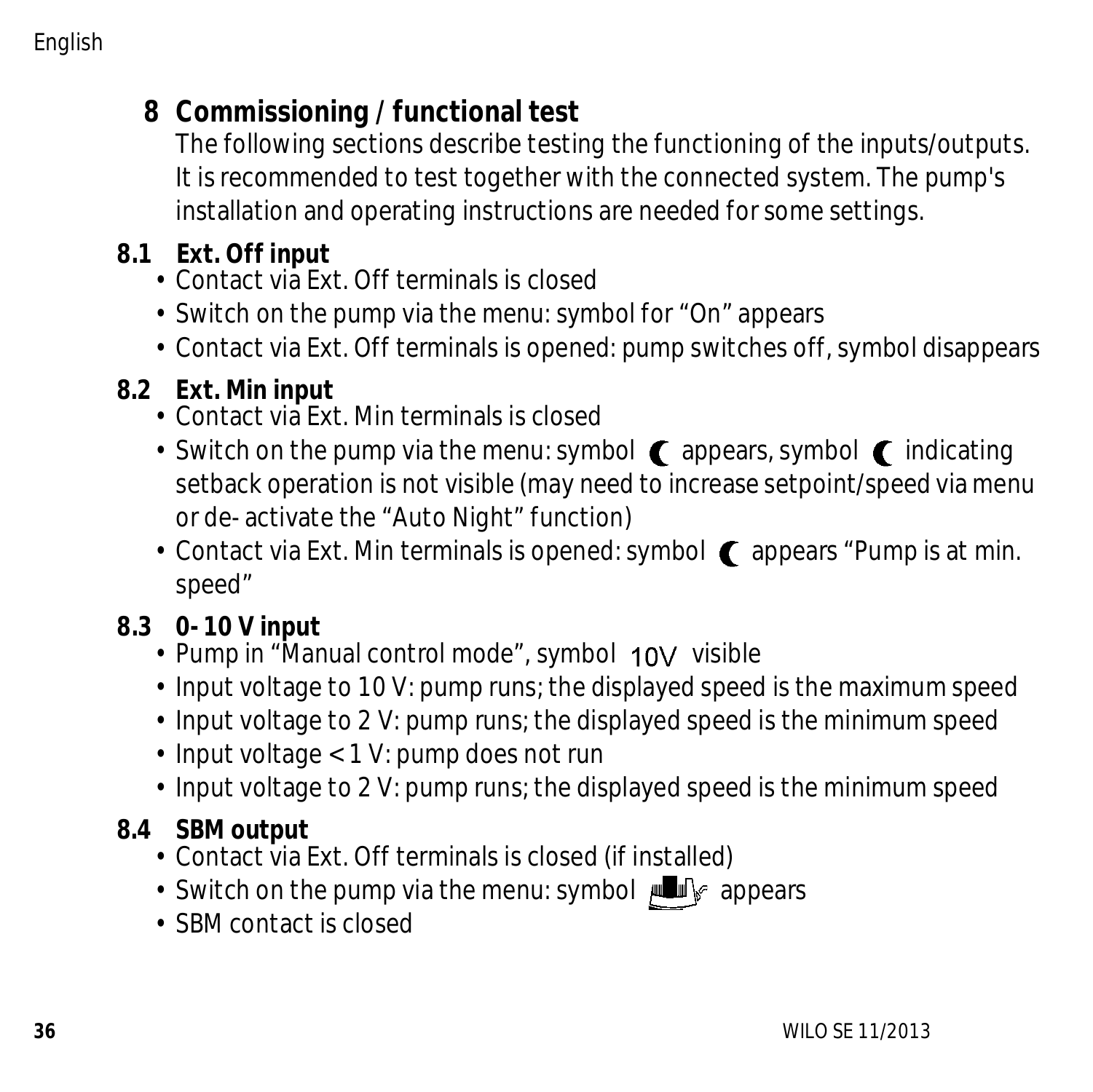- Switch off the pump via the menu: symbol changes to  $\text{min}$
- SBM contact is opened

### **8.5 DP interface**

• Set dual pump operation in accordance with the pump's installation and operating instructions: function is as described

### **9 Maintenance**

The modules described in these instructions are maintenance-free.

### **10 Faults, causes and remedies**

**WARNING! Risk of scalding!**

**WARNING! Danger of electric shock!**

**Have repairs done by qualified skilled personnel only!**



**Any danger from electrical current should be ruled out.**

- **The pump should be electrically isolated and secured against unauthorised switch-on prior to any repair work.**
- **Damage to the mains connection cables should always be rectified by a qualified electrician only.**



**At high fluid temperatures and system pressures, allow the pump to cool down first and then depressurise the system.**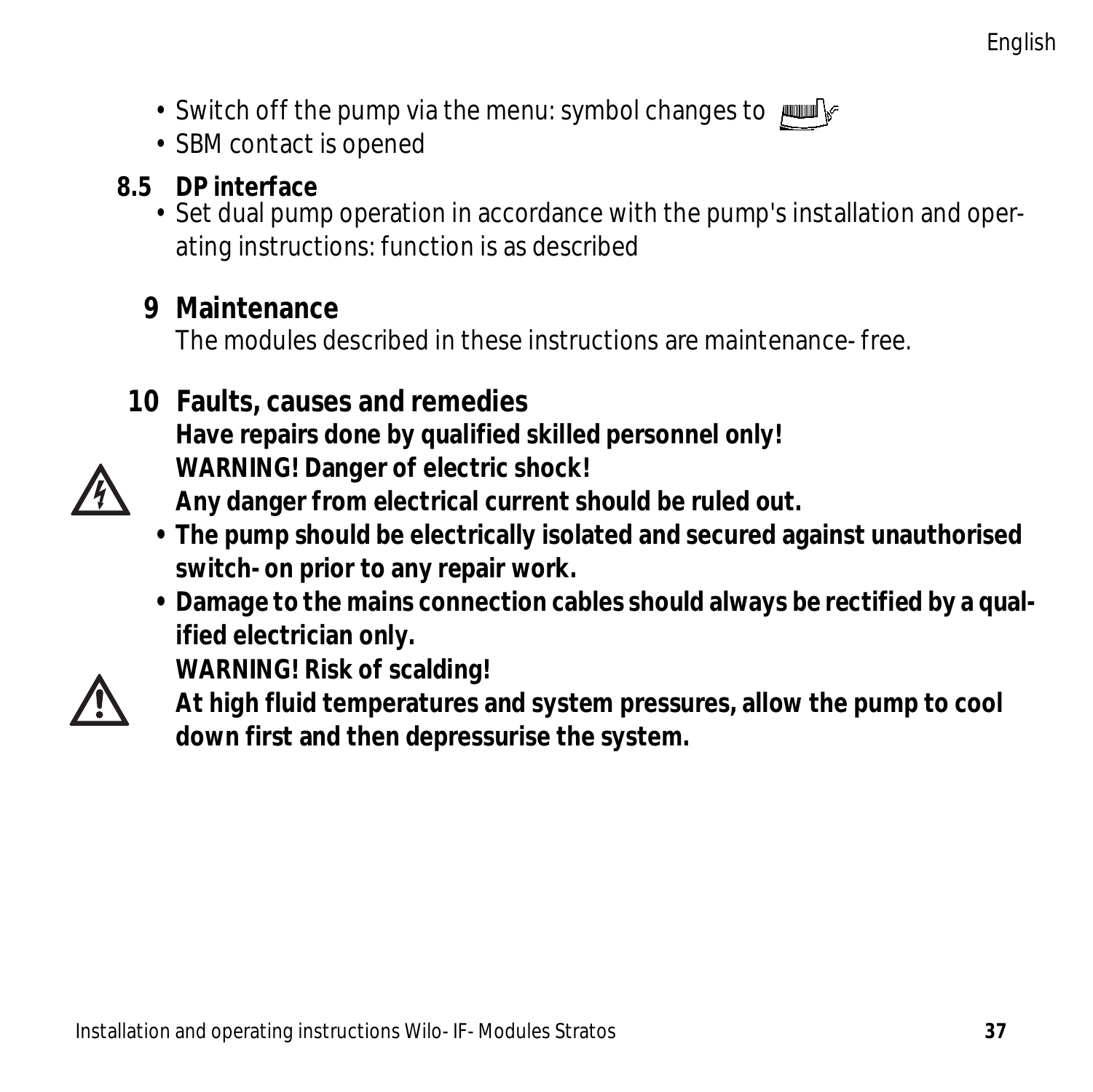| <b>Faults</b>       | <b>Causes</b>                          | Remedy                     |
|---------------------|----------------------------------------|----------------------------|
| Pump does not start | Ext. Off contact not closed            | Check the external control |
|                     | Voltage at 0-10 V input not sufficient |                            |
| Pump stays at mini- | Ext. Min contact not closed            | Check the external control |
| mum speed           | Voltage at 0-10 V input not sufficient |                            |
| Dual pump function  | Wiring damaged                         | Check wiring               |
| does not work       | Incorrect menu setting                 | Set pumps in accordance    |
|                     |                                        | with manual                |

**If the operating fault cannot be remedied, please consult a specialist technician or the nearest Wilo after-sales service point or representative.**

### **11 Spare parts**

Spare parts may be ordered via a local specialist retailer and/or Wilo customer service.

To avoid queries and incorrect orders, all data on the name plate should be submitted with each order.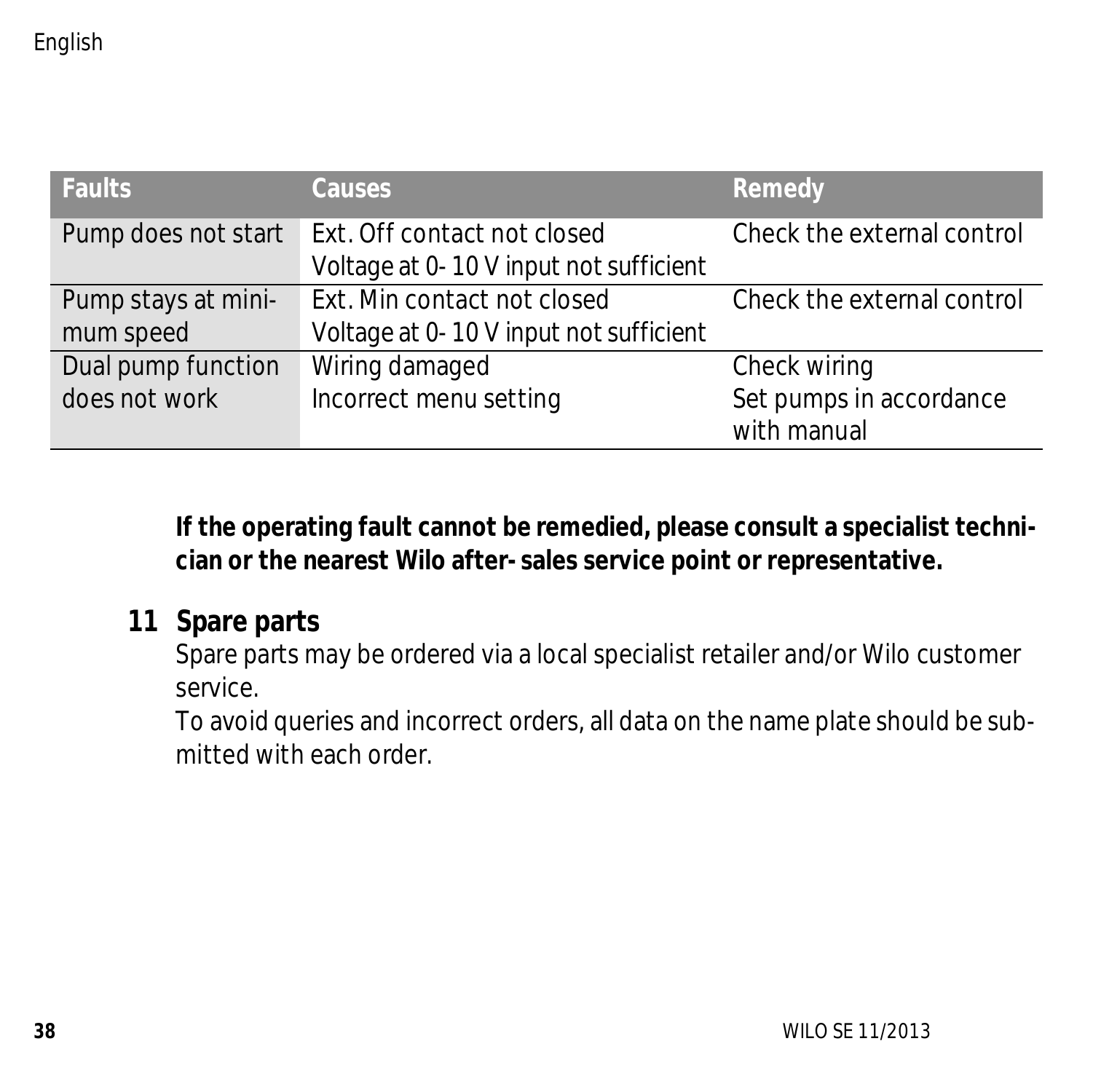#### **Wilo – International** (Subsidiaries)

**Argentina** WILO SALMSON Argentina S.A. Argentina S.A.<br>C1295ABI Ciudad Autónoma de Buenos Aires T+ 54 11 4261 5929

info@salmson.com.ar **Australia** WILO Australia Pty Limited

Murrarrie, Queensland 4172 T +61 7 3907 6900

#### chris.dayton@wilo.com.au **Austria** WILO Pumpen

Osterreich GmbH 2351 Wiener Neudorf T +43 507 507-0 office@wilo.at **Azerbaijan** 

WILO Caspian LLC 1014 Baku T +994 12 5962372 info@wilo.az

**Belarus** WILO Bel OOO 220035 Minsk T +375 17 2535363

#### wilo@wilo.by

**Belgium** WILO SA/NV 1083 Ganshoren T + 32 2 482 3333 info@wilo.he

#### **Bulgaria**

WILO Bulgaria Ltd. 1125 Sofia T +359 2 9701970 info@wilo.ho

#### **Brazil**  WILO Brasil Ltda

Jundiaí – São Paulo – Brasil ZIP Code: 13.213-105 T + 55 11 2923 (WILO) 9456 wilo@wilo-brasil.com.br

#### **Canada**

WILO Canada Inc. WILO Canada Inc.<br>Calgary, Alberta T2A 5L4  $T = 14032769456$ bill.lowe@wilo-na.com

**China** WILO China Ltd. 101300 Beijing T +86 10 58041888 wilobi@wilo.com.cn **Croatia** Wilo Hrvatska d.o.o. 10430 Samobor T +38 51 3430914 wilo-hrvatska@wilo.hr

**Czech Republic** WILO CS, s.r.o. 25101 Cestlice T +420 234 098711 info@wilo.cz

**Denmark** WILO Danmark A/S 2690 Karlslunde T +45 70 253312 wilo@wilo.dk **Estonia**

WILO Eesti OÜ 12618 Tallinn T +372 6 509780

#### info@wilo.ee **Finland**

WILO Finland OY 02230 Espoo T +358 207401540 wilo@wilo.fi **France** WILO S.A.S.

78390 Bois d'Arcy T +33 1 30050930 info@wilo.fr **Great Britain**

WILO (U.K.) Ltd. Burton Upon Trent DE14 2WJ T +44 1283 523000 sales@wilo.co.uk

WILO Hellas AG 14569 Anixi (Attika) T +302 10 6248300 wilo.info@wilo.ar

#### **Hungary** WILO Magyarország Kft 2045 Törökbálint (Budapest)  $T + 26.22899500$ wilo@wilo.hu

**Greece**

**India**

WILO MAROC SARL 20600 CASABLANCA  $T + 212(0)5226609$ 24/28

WILO India Mather and Platt The Netherlands Pumps Ltd. Pune 411019 T +91 20 27442100 services@matherplatt.com info@wilo.nl

**Indonesia** WILO Pumps Indonesia Jakarta Selatan 12140 T +62 21 7247676 citrawilo@cbn.net.id

**Ireland** WILO Ireland Limerick T +353 61 227566 sales@wilo.ie

**Italy**<br>WILO Italia c.cl WILO Italia s.r.l.<br>20068 Peschiera Borromeo (Milano) T +39 25538351 wilo.italia@wilo.it

**Kazakhstan** WILO Central Asia 050002 Almaty T +7 727 2785961  $inf_{\theta \in \mathbb{R}}$ 

**Korea** WILO Pumps Ltd. WILO Pumps Ltd.<br>618-220 Gangseo, Busan T +82 51 950 8000 wilo@wilo.co.kr

**Latvia** WILO Baltic SIA 1019 Riga T +371 6714-5229 info@wilo ly

**Lebanon** WILO LEBANON SARL Jdeideh 1202 2030 Lebanon T +961 1 888910 info@wilo.com lb

#### **Lithuania**

WILO Lietuva UAB 03202 Vilnius T +370 5 2136495 mail@wilo.lt

**Morocco** 

contact@wilo.ma

#### WILO Nederland b.v. 1551 NA Westzaan T +31 88 9456 000

**Norway** WILO Norge AS 0975 Oslo T +47 22 804570 wilo@wilo.no

**Poland** WILO Polska Sp. z.o.o. 05-506 Lesznowola T +48 22 7026161 wilo@wilo.pl

**Portugal** Bombas Wilo-Salmson Portugal Lda. 4050-040 Porto T +351 22 2080350 bombas@wilo.pt

#### **Romania** WILO Romania s.r.l. 077040 Com. Chiajna Jud. Ilfov T +40 21 3170164 wilo@wilo.ro

**Russia** WILO Rus ooo 123592 Moscow T +7 495 7810690 wilo@wilo.ru

**Saudi Arabia** WILO ME - Riyadh Riyadh 11465 T +966 1 4624430 wshoula@wataniaind.com

#### **Serbia and Montenegro**

WILO Beograd d.o.o. 11000 Beograd T +381 11 2851278 office@wilo.rs

#### **Slovakia** WILO CS s.r.o., org. Zložka 83106 Bratislava T +421 2 33014511 info@wilo.sk

**Slovenia**

WILO Adriatic d.o.o. 1000 Ljubljana T + 386 1 5838130 wilo.adriatic@wilo.si

#### **South Africa**

Salmson South Africa 1610 Edenvale T +27 11 6082780 errol.cornelius@ salmson.co.za

#### **Spain**

WILO Ibérica S.A. 28806 Alcalá de Henares (Madrid) T +34 91 8797100 wilo.iberica@wilo.es

**Sweden**<br>WILO Sverige AB 35246 Växjö T +46 470 727600 wilo@wilo se

#### **Switzerland**

EMB Pumpen AG 4310 Rheinfelden T +41 61 83680-20 info@emb-pumpen.ch

#### **Taiwan**

WILO Taiwan Company Ltd. Sanchong Dist., New Taipei City 24159 T +886 2 2999 8676 nelson.wu@wilo.com.tw

#### **Turkey**

WILO Pompa Sistemleri San. ve Tic. A.S.. 34956 Istanbul T +90 216 2509400 wilo@wilo.com.tr

#### **Ukraina**

WILO Ukraina t.o.w. 01033 Kiew T +38 044 2011870 wilo@wilo.ua

#### **United Arab Emirates**

WILO Middle East FZE Jebel Ali Free Zone–South PO Box 262720 Dubai T +971 4 880 91 77 info@wilo.ae

#### **USA**

WILO USA LLC Rosemont, IL 60018 T +1 866 945 6872 info@wilo-usa.com

#### **Vietnam**

WILO Vietnam Co Ltd. Ho Chi Minh City, Vietnam T +84 8 38109975 nkminh@wilo.vn